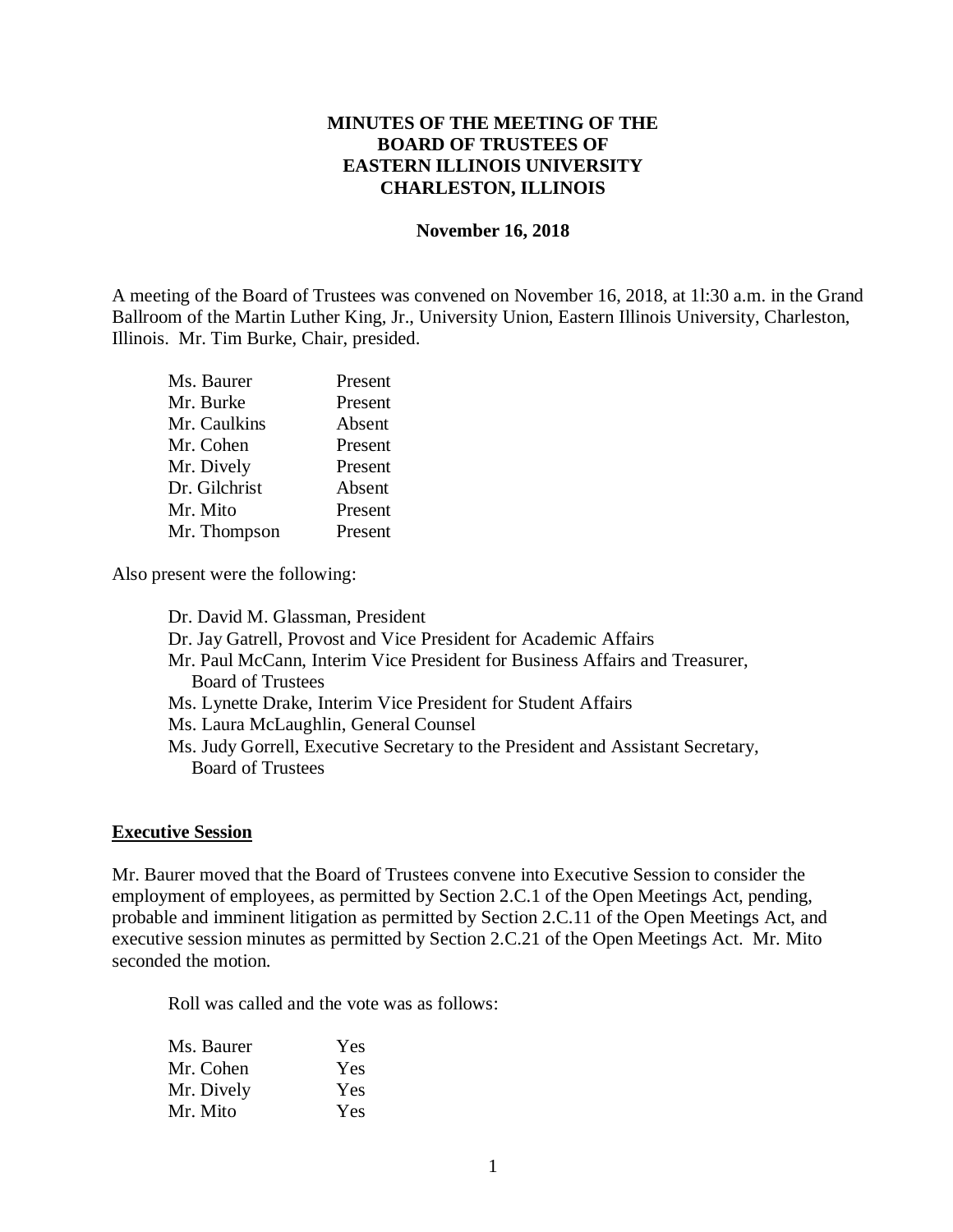Mr. Thompson Yes Mr. Burke Yes

Motion carried.

Mr. Dively moved to return to Open Session. Ms. Baurer seconded the motion.

Roll was called and the vote was as follows:

| Ms. Baurer   | Yes |
|--------------|-----|
| Mr. Cohen    | Yes |
| Mr. Dively   | Yes |
| Mr. Mito     | Yes |
| Mr. Thompson | Yes |
| Mr. Burke    | Yes |
|              |     |

Motion carried.

## **Report from Board Chair**

Mr. Burke wished everyone present a Happy Thanksgiving. He also announced and congratulated Mr. Dan Caulkins on his election as a State representative.

### **Committee Reports**

### Executive/Planning Committee

Mr. Burke reported that the Executive/Planning Committee had a discussion about the State University Civil Service System (SUCSS) classification process. In addition, Dr. Glassman reported that Eastern has a BEP target of 20% of all expenditures to be with minority-owned businesses. It is difficult for EIU to meet the target, but we are trying our best to comply.

Dr. Glassman provided an update on facilities. Some of the on-going projects include the completion of the stairs at Lantz, work in the Life Science building, Union bridge, elevators, and completion painting of Doudna. The Committee also discussed Administrative Closure, demographic data from the incoming class for the Fall of 2018, and the IBHE Budget meeting recently held on Eastern's campus.

Board Relations Committee – No report.

### Finance/Audit Committee

Ms. Baurer reported that the Committee reviewed the FY19 year-to-date results through June 30 and the proposed FY19 budget. The Committee also talked about the FY20 Budget meeting with IBHE, as well as the easement for the Department of Transportation that the Board will be asked to consider this afternoon as an action item.

Board Regulations – No report.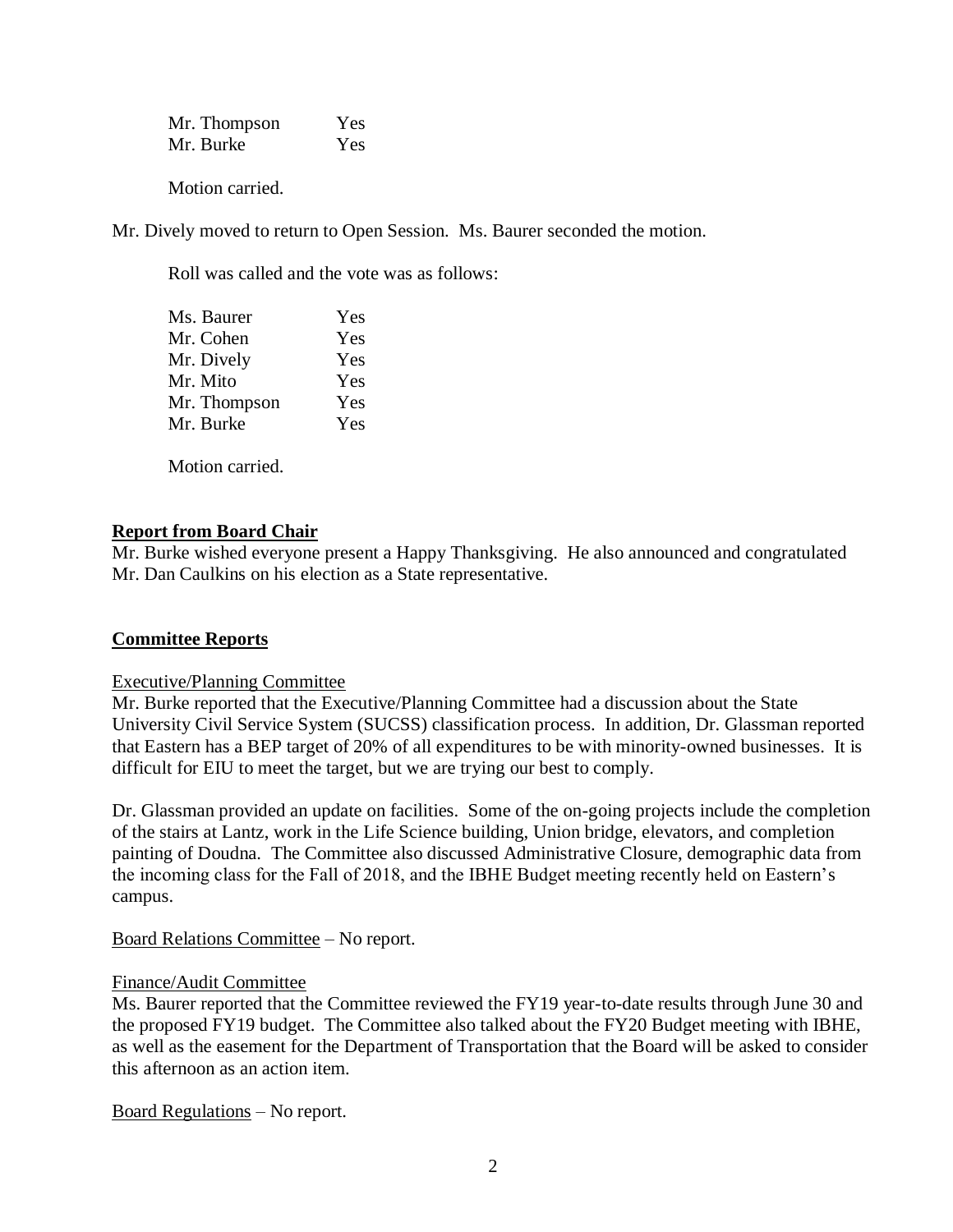#### Academic and Student Affairs Committee

Mr. Mito reported that the Academic and Student Affairs Committee discussed several items, including Fee Clarification, Service Learning/Community Engagement Audit, Student Updates, Veterans' Day Events, and Housing Occupancy.

### **Action Items**

1. Mr. Dively moved to approve the minutes of the Board Meeting on September 14, 2018. Ms. Baurer seconded the motion.

| Ms. Baurer   | Yes |
|--------------|-----|
| Mr. Cohen    | Yes |
| Mr. Dively   | Yes |
| Mr. Mito     | Yes |
| Mr. Thompson | Yes |
| Mr. Burke    | Yes |

Motion carried.

- 2. Executive Session Minutes The Board reviewed Executive minutes in closed session and because there is a continuing need for confidentiality, the minutes remain closed.
- 3. Ms. Baurer moved to approve the sale of property and construction easement for improvement of Illinois Route 16. The State of Illinois Department of Transportation has asked that the University sell them two parcels of property and provide them with a construction easement for two parcels of property to allow them to improve Illinois Route 16 (Lincoln Avenue) for the sum of \$7,100.00. Mr. Thompson seconded the motion.

Roll was called and the vote was as follows:

| Yes |
|-----|
| Yes |
| Yes |
| Yes |
| Yes |
| Yes |
|     |

Motion carried.

4. The proposed final budget for FY19 and the projected budget for FY20 were presented. Ms. Baurer moved to approve the budgets. Mr. Thompson seconded the motion.

Roll was called and the vote was as follows:

| Ms. Baurer | Yes |
|------------|-----|
| Mr. Cohen  | Yes |
| Mr. Dively | Yes |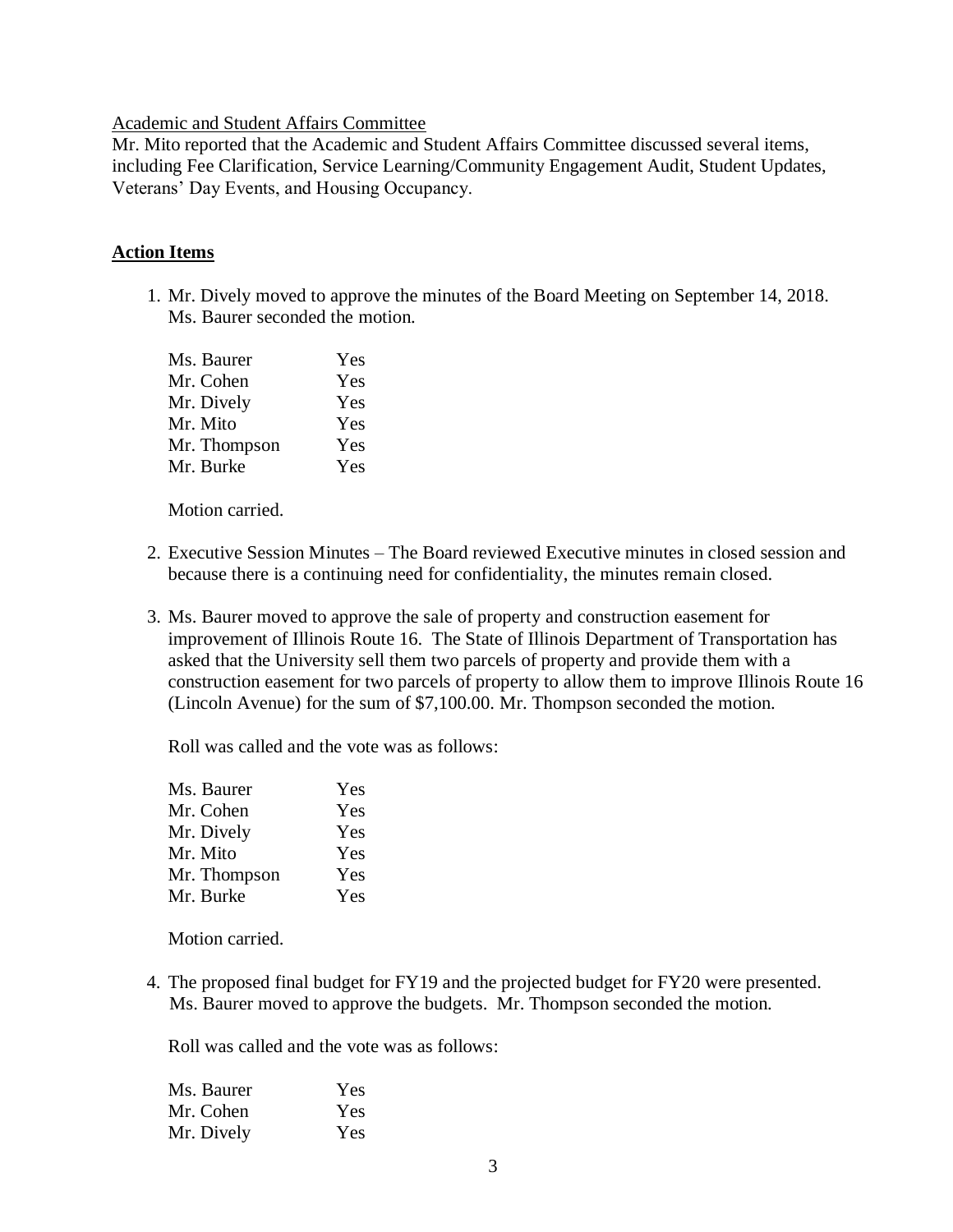| Mr. Mito     | Yes |
|--------------|-----|
| Mr. Thompson | Yes |
| Mr. Burke    | Yes |

Motion carried.

## **Information Items**

### **President's Report**

Dr. Glassman introduced Nate Atkinson and Lucas Lower of the Web Development Office..

Nate Atkinson and Lucas Lower gave a report about the new Early Alert System, which is designed to help faculty easily and efficiently log incidents regarding their students. These incidents include: a student who has missed class, performed poorly on tests or assignments, or failed to complete or submit assignments. After a faculty member submits a new report, the system sends a notification to the student, their advisor, the Student Success Center, and the Housing Office (if the student lives on campus). Additionally, this new system provides an extensive activity log to track faculty actions and communications regarding the individual incidents.

### **Earned Degrees Report**

In FY 2018, 2,267 degrees were awarded, a slight decrease from the previous year. General Studies was the largest undergraduate major, and Technology was the largest Master's Degree program. In FY 2018, minorities received 459 degrees, or 20% of the total degrees conferred. Eastern's 6-year graduation rate (IPEDS/NCAA methodology) is 58%.

### **Reports from Constituencies**

### Faculty Senate

Mr. Todd Bruns, Chair of Faculty Senate, gave a report regarding the status and progress of several endeavors regarding Faculty Senate. He explained that Faculty Senate has been extremely busy this semester. Mr. Bruns has been having lunch with chairs of other councils and meeting with other departments. Faculty Senate has also been reviewing and updating their constitution and bylaws. In addition, Mr. Bruns outlined several upcoming events and programs: the Presidential Lecture Series, a 3-year pilot for an Institutional Think Tank, and faculty participation for the 360 Degree Review of Administrators.

President Glassman expressed appreciation for the working relationship with Faculty Senate.

Staff Senate – No report

#### Student Government

Student Body President Rebecca Cash gave an update about the current projects and goals of Executive Branch and the Legislative Branch. The Executive Branch is working on the Panther